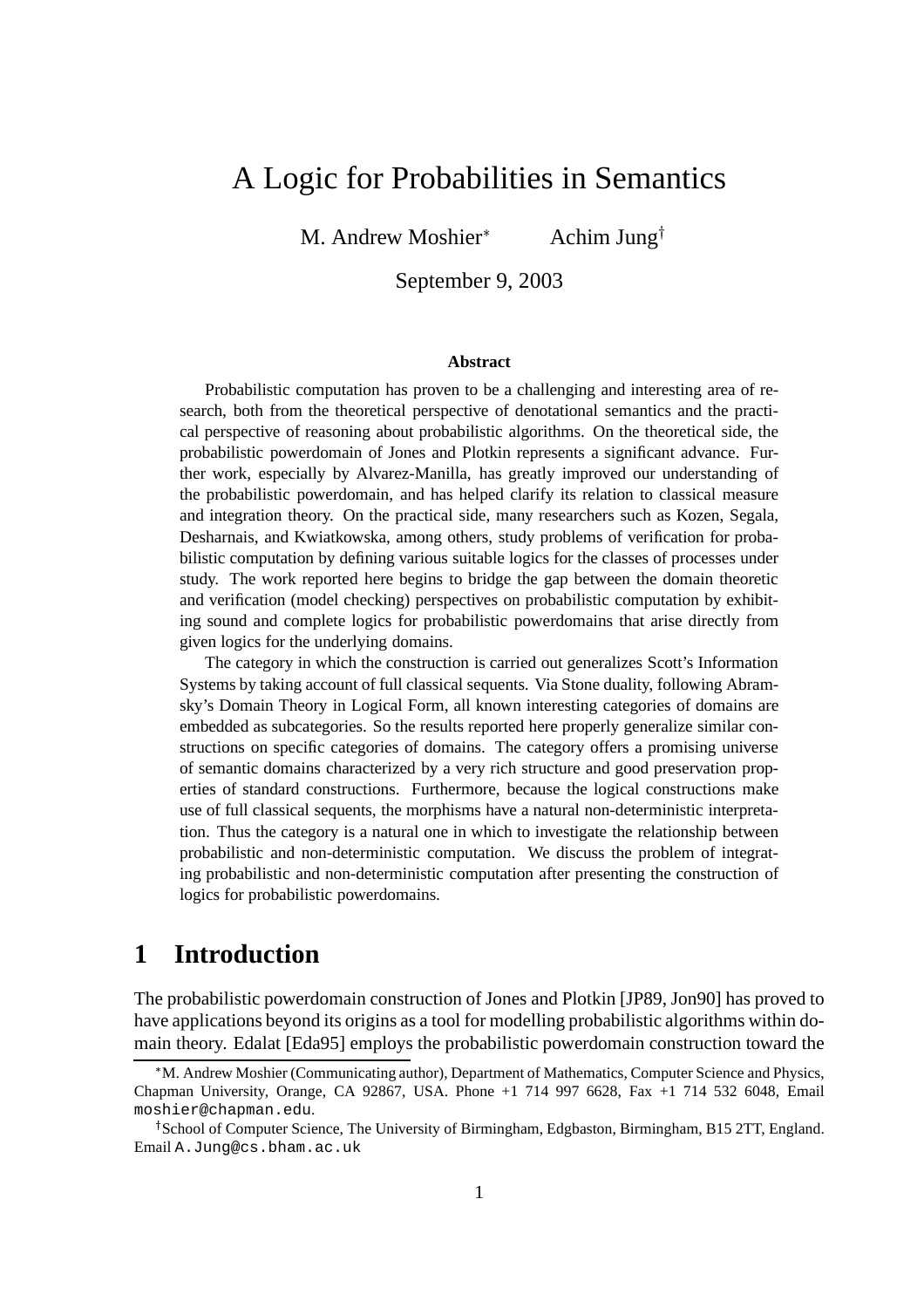study of fractals within a domain theoretic framework. Desharnais, *et al* [DEP98, DEP97, DEPar] study problems of verification for labelled Markov processes. And closer to the construction's origins, Mislove [Mis00] and Tix [Tix99] investigate how to integrate nondeterministic choice and probabilistic algorithms smoothly. McIver [McI01] looks at a similar problem from a more applied perspective.

The work of Desharnais, *et al*, McIver, as well as Morgan, *et al*, [MMS96] are of particular interest to us because they involve the development of logics for reasoning about various probabilistic phenomena (such as labelled Markov processes). They suggest that a uniform treatment of how such logics may arise will prove to be useful. In this work, we provide such a treatment, showing how to construct a logical description of the probabilistic powerspace for any stably compact topological space.

Let us explain this last statement in some more detail. At the heart of our approach is an equivalence between (logical) *theories* and (denotational) *models*. On the logical side this means that we work with sets of axioms about concrete propositions and universally valid inference rules. On the semantic side we exhibit the structures which can be characterised by a logical theory. The classical example of such a correspondence is the *Stone Representation Theorem*: Every propositional theory corresponds uniquely to a totally disconnected compact Hausdorff space. The insight, that Stone duality can be used to link denotational semantics and program logics, is due to Smyth. It forms the basis of Abramsky's *Domain Theory in Logical Form* and was put to work in two substantial case studies, [Abr91, Abr90]. Abramsky does not work with full propositional logic and Stone spaces but, rather, he drops negation and implication, and employs the equivalence between theories of the remaining positive propositional logic and spectral spaces (which encompass all classical semantic domains, such as Scott-domains or bifinite domains). The class of spectral spaces, however, does not contain *continuous* spaces, such as the unit interval, and it is therefore not surprising that the setting needs to be further expanded in order to accommodate probabilities. Indeed, our work [JKM99] is based on a further weakening of the logic by dropping the reflexivity axiom  $(\phi \Vdash \phi)$  and by the correspondence between theories in this non-reflexive positive logic and stably compact spaces.

This paper stresses the logical side of this correspondence and it is not necessary to be an expert in the topological properties of stably compact spaces in order to appreciate the results reported below. We will summarize the key properties in Section 2 and the reader interested in a fuller story should consult [JS96, Keg99] or the forthcoming [GHK<sup>+</sup> 02]. For our present purposes it is sufficient to recall a crucial result in the thesis of Alvarez-Manilla [AM01], where the category SCS stably compact spaces is shown to be closed under the probabilistic powerspace construction. The only other closure results for this construction concern dcpo's (trivially), continuous domains [JP89, Jon90], and Lawson-compact continuous domains [JT98], but unlike SCS neither of these categories has a good logical description (via Stone duality, as explained above) nor many other closure properties as one needs for building a denotational semantics.

The logic, as we have said before, is propositional logic restricted to conjunction and disjunction (including the nullary versions, true and false), and reflexivity is not assumed. This has the consequence that a Hilbert-style presentation, to the best of our knowledge, is not possible, and that instead Gentzen-style sequents

$$
\phi_1, \ldots, \phi_n \Vdash \psi_1, \ldots, \psi_m
$$

become the basic syntactic unit (specifically,  $\mathbb F$  is part of the object syntax, as in Gentzen's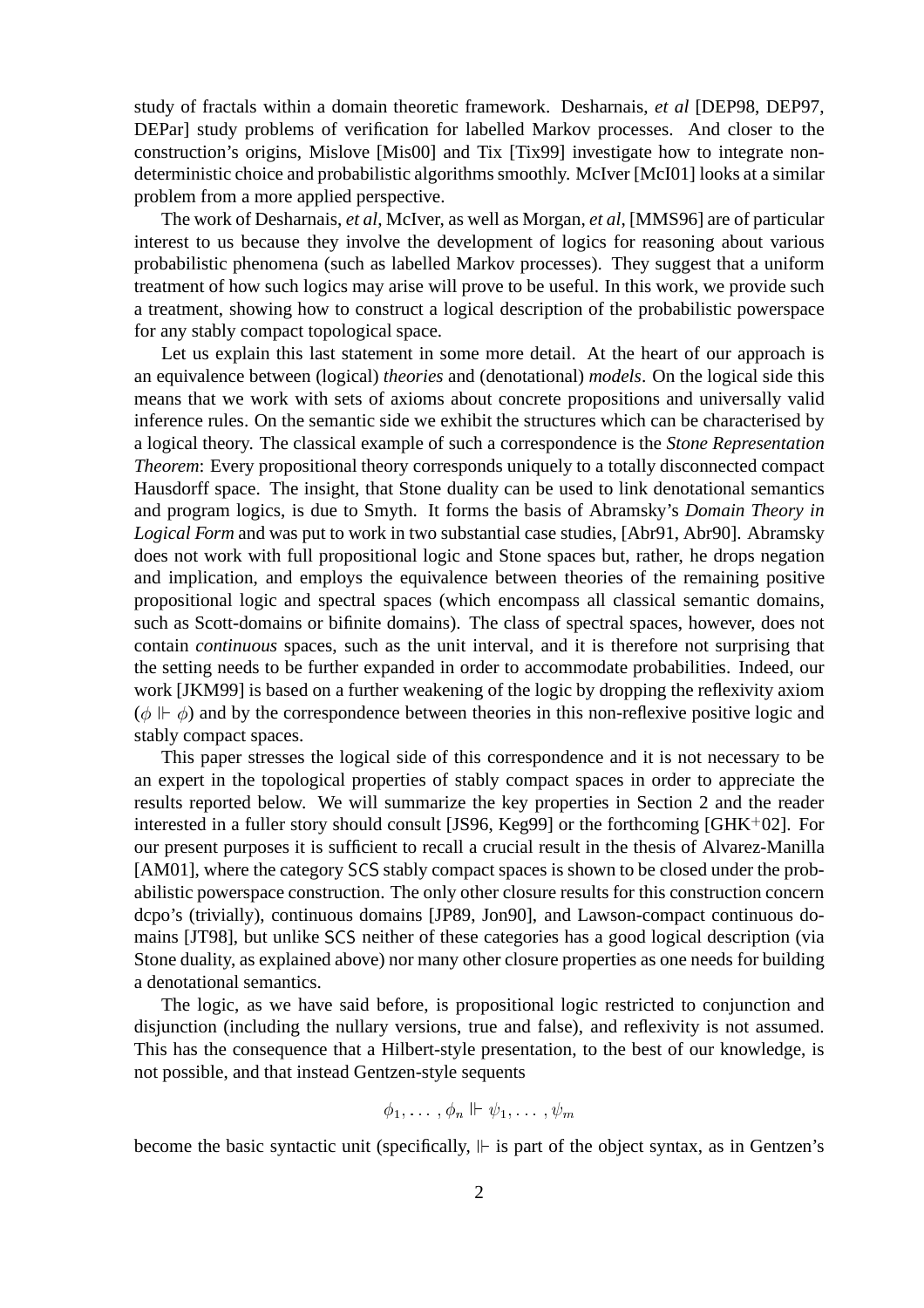sequent calculus, and not a meta-symbol denoting provability). The logic was first presented in [JKM97] and [JKM99], but it builds on the earlier [Smy92a, JS96] and in essence is an elaboration of Abramsky's Domain Theory in Logical Form for continuous spaces. It is shown in [JKM99] that despite non-reflexivity some standard proof-theoretic concepts, such as cut elimination, still apply.

Under Stone duality, a proposition  $\phi$  corresponds to an open set  $o[\phi]$ ; it was argued by Smyth [Smy83, Vic89, Smy92b] that this is in order: open sets correspond to *semi-decidable* properties and these are precisely the ones which ought to be of relevance in program logics. In our setting, we observe that furthermore, a sequent  $\Gamma \Vdash \Delta$  translates to a "strong containment"  $o[\Gamma] \in o[\![\Delta]\!]$  of open sets which is itself "observable" or "semi-decidable". However, we hasten to add that in the presence of non-determinism or probabilistic choice, the label "observable" has to be taken with a grain of salt.

From a motivational point of view, the language of "observable properties" is, however, useful for choosing the right primitives for a probabilistic logic. On the spatial side it is thus natural to consider maps v which assign a probability to all open subsets, and which have the following properties:

- 1. [Continuity] For directed sets  $\{U_i\}_i$  of opens,  $v(\bigcup_i U_i) = \sup_i \{v(U_i)\}.$
- 2. [Strictness]  $v(\emptyset) = 0$ .
- 3. [Modularity] For all opens U and V,  $v(U) + v(V) = v(U \cap V) + v(U \cup V)$ .
- 4. [Normalcy]  $v(X) = 1$ .

We call such functions *probability valuations* (or *sub-probability valuations* if (4) is replaced by  $v(X) \leq 1$ ). They were first introduced into denotational semantics by the seminal work of Jones and Plotkin [JP89, Jon90], whereas earlier work, e.g. by Kozen [Koz81], employed measures. The exact connection between valuations and measures has always been of interest in Mathematics, we only mention [SD80, Law82, AMESD00] and refer to [AM01] for a comprehensive treatment. For us it is reassuring to know that on stably compact spaces, probability valuations extend uniquely to Radon measures and every Radon probability measure arises in this way. More importantly for us, Alvarez-Manilla shows that the set of (normal) valuations over a stably compact space can be given a stably compact topology that lies between the Scott topology and the topology of weak convergence. This opens the prospect that this probabilistic powerspace can be described logically. But even better, we now know [AMJK] that the topology is actually equal to the weak topology (which is generally finer than the Scott topology). This is of relevance because it shows that Alvarez-Manilla's topology is precisely the weakest topology to make the integral  $v \mapsto \int f dv$  a (Scott) continuous operation for every semi-continuous real-valued  $f$ . As one then easily infers, the canonical subbasic opens for the weak topology are the sets  $O_q := \{v \in V(X) \mid v(O) > q\}$  for O open in  $X$ ,  $q$  a rational number between 0 and 1. In our probabilistic logic we should therefore analogously work with basic propositions  $\phi_q$ , interpreted as "proposition  $\phi$  holds with probability greater than  $q$ ". This is indeed the approach that we shall take.

In order to complete this programme, one needs to find the proof rules for entailments between propositions of this shape and show soundness and completeness with respect to the intended space of all probability valuations. The situation becomes clearer by using a modicum of categorical terminology. The stably compact spaces introduced above form a subcategory SCS of the category Top of topological spaces and continuous functions. Also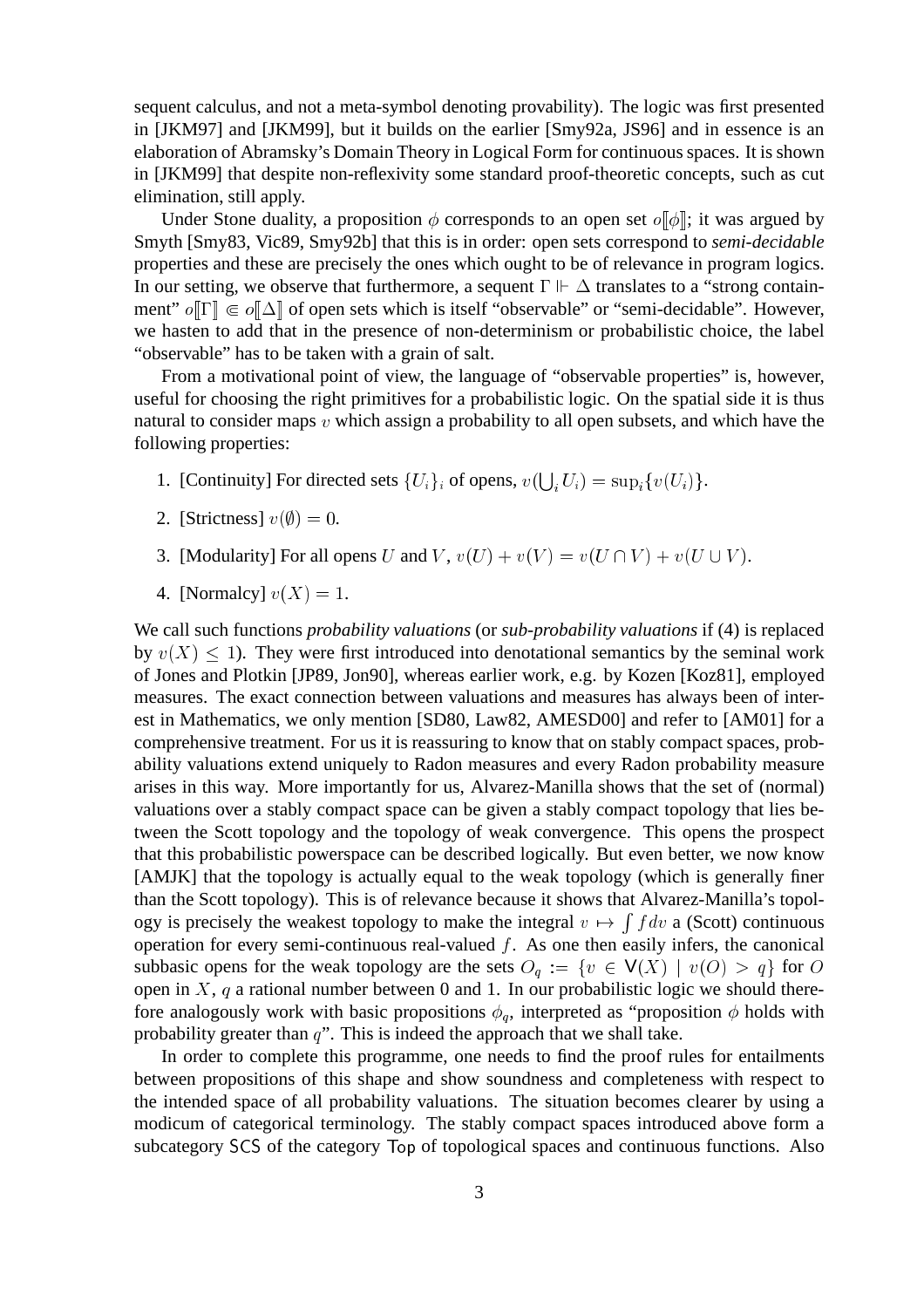of interest is the category SCS where the objects are the same but morphisms are *closed* relations (see Section 2 below for details). SCS can be identified with a subcategory of SCS<sup>\*</sup>. On the logical side, every theory in our non-reflexive propositional logic is an object in the category MLS, where morphisms between theories are entailment relations  $\vdash$  very similar to the internal reasoning in a theory. The key result of [JKM99] is that SCS and MLS are equivalent. This equivalence cuts down to one between SCS and MLS<sup>f</sup>, where the entailment relations satisfy an additional property.

In order more fully to exploit this equivalence between semantics and logic, one then strives to lift it to *constructions*, that is, given a construction  $T$  (possibly in several variables) on  $SCS^*$ , one seeks a "logical" construction T which respects the equivalence:



Generally,  $\overline{T}$  is defined via proof rules, and the commutativity of the above diagram is shown by establishing lang  $\circ$  T  $\approx$   $\overline{T}$   $\circ$  lang.

For the probabilistic powerspace the task is to difficult to accomplish in one go. Our proof of completeness therefore borrows an idea of Reinhold Heckmann's [Hec94] and, like him, we carry out the construction in four stages. This produces logical descriptions for all of the following:

- $\mathbf{C}\Omega(X)$ , the space of Scott continuous functions from  $\Omega(X)$  to  $[0, 1]$  with the compactopen topology (which coincides with both the weak and the Scott-topology);
- $C_s\Omega(X)$ , the subspace of  $C\Omega(X)$  consisting of strict continuous functions;
- $V(X)$ , the subspace of  $C_s\Omega(X)$  consisting of modular strict continuous functions, i.e., valuations;
- $V^1(X)$ , the subspace of  $V(X)$  consisting of normal valuations.

# **2 Stably Compact Spaces**

A subset of a topological space <sup>X</sup> is *saturated* if and only if it is an intersection of opens. In particular, every open is saturated and the saturation of a subset is the intersection of its neighborhood filter. A subset is compact if and only if its saturation is compact. Compact saturated sets play a key role in our setting.

**Definition 2.1.** A topological space is called *stably compact* if it is sober, locally compact and stable (i.e., finite sets of compact saturated subsets have compact intersection).

We insist on sobriety because our general framework is Stone duality and we want to represent spaces by (sublattices of) their frame of opens (which we interpret as extensions of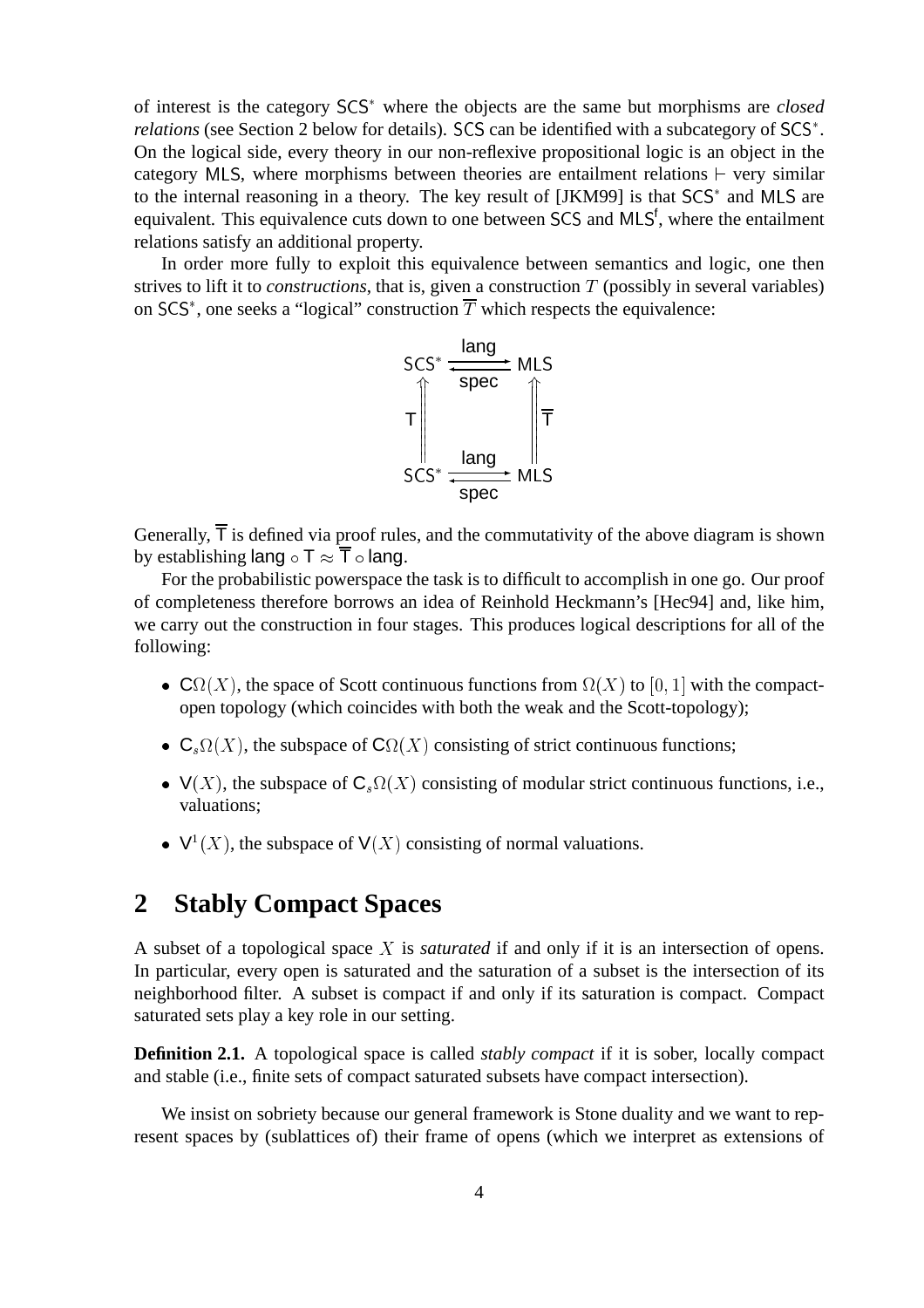logical propositions). In contrast to Geometric Logic, we axiomatize the way-below relation between open sets, rather than inclusion. Local compactness is precisely the condition which guarantees that the former is rich enough to reconstruct the latter. Stability, finally, is convenient because it allows us to deal with opens and compacts in the same logical framework.

Examples of stably compact spaces include various classes of domains in their Scotttopologies, such as continuous lattices, Scott-domains, bifinite domains, and FS-domains. Also included are all compact Hausdorff spaces.

We denote the specialization order on X by  $\leq_{x}$ . Unlike with domains, the topology of a stably compact space in general cannot be reconstructed from the order alone.

We denote with  $\Omega(X)$  the frame of open sets (ordered by inclusion) and with  $\mathcal{K}(X)$  the lattice of compact saturated sets ordered by reversed inclusion. For a stably compact space both are continuous distributive lattices, in particular,  $\mathcal{K}(X)$  is the set of closed sets for a topology on X, called the *co-compact topology*. We denote the resulting space by  $X_{\kappa}$ . From what we have said before it follows that both  $\Omega(X)$  and  $\mathcal{K}(X)$  are again stably compact when equipped with their Scott-topologies.

For morphisms, there is some choice. The first to come to mind are, of course, the topologically continuous functions, which give rise to the category SCS. However, we prefer to work in SCS<sup>\*</sup> where the morphisms from X to Y are the compact saturated subsets of  $X_{\kappa} \times Y$ , that is, certain *closed relations*. Composition is the usual relational product. Note that *every* relation  $R: X \longrightarrow Y$  can be closed up topologically to yield a morphism in SCS<sup>\*</sup> but this process, in general, is not functorial.

For a continuous function  $f\colon X\to Y$  the *hypergraph*  $R_f:=\{(x,y)\in X_\kappa\times Y\mid f(x)\leq_Y$ y} is a closed relation and the assignment  $f \mapsto R_f$  is a faithful functor SCS  $\Rightarrow$  SCS<sup>\*</sup>. Hence SCS can be identified with a subcategory of SCS , which turns out to be co-reflective with co-reflection K which maps X to  $\mathcal{K}(X)$  and  $R: X \longrightarrow Y$  to  $\{(K, K') \in \mathcal{K}(X) \times \mathcal{K}(Y) \mid$  $K' = [K]R$ .

We will also consider  $SCS<sup>p</sup>$  where morphisms are (hypergraphs of) functions which are continuous with respect to both the original and the co-compact topology. These are known as *perfect maps*. SCS<sup>\*</sup> is order enriched if we consider reversed inclusion between the graphs of closed relations. It then turns out that a relation is a perfect function if and only if it is an upper adjoint.

In previous work [JKM99, Keg99, JKM01] we have shown that SCS<sup>\*</sup> enjoys a number of closure properties, to wit, disjoint union (product and coproduct in SCS ), cartesian product (product in SCS), relation space (Kleisli exponential in SCS ), lifting, and bilimits. The purpose of the present note is to discuss the closure under the probabilistic powerspace construction.

**Proposition 2.2 ([AMJK]).** For a stably compact space X, the set  $V^1(X)$  of probability *valuations equipped with the weak topology, is stably compact.*

Here, the weak topology is generated by sets of the form  $O_p := \{v \in V^1(X) \mid v(O) > p\},$ where  $O \in \Omega(X)$  and  $0 \le p \le 1$ . For a closed relation  $R: X \longrightarrow Y$  it is natural to set  $v V^1(R) v' \iff \forall U \in \Omega(Y)$ .  $v(R^{-1}[U]) \leq v'(U)^1$ . One observes:

**Proposition 2.3.** In general,  $V^1(-)$  does not preserve composition in SCS\*. It is, however, a functor from SCS to SCS, which furthermore restricts and corestricts to SCS<sup>p</sup>.

<sup>1</sup>For a closed relation  $R: X \rightarrow Y$  we set  $R^{-1}(U) := \{x \in X \mid \forall y \in Y$ .  $xRy \implies y \in U\}$ .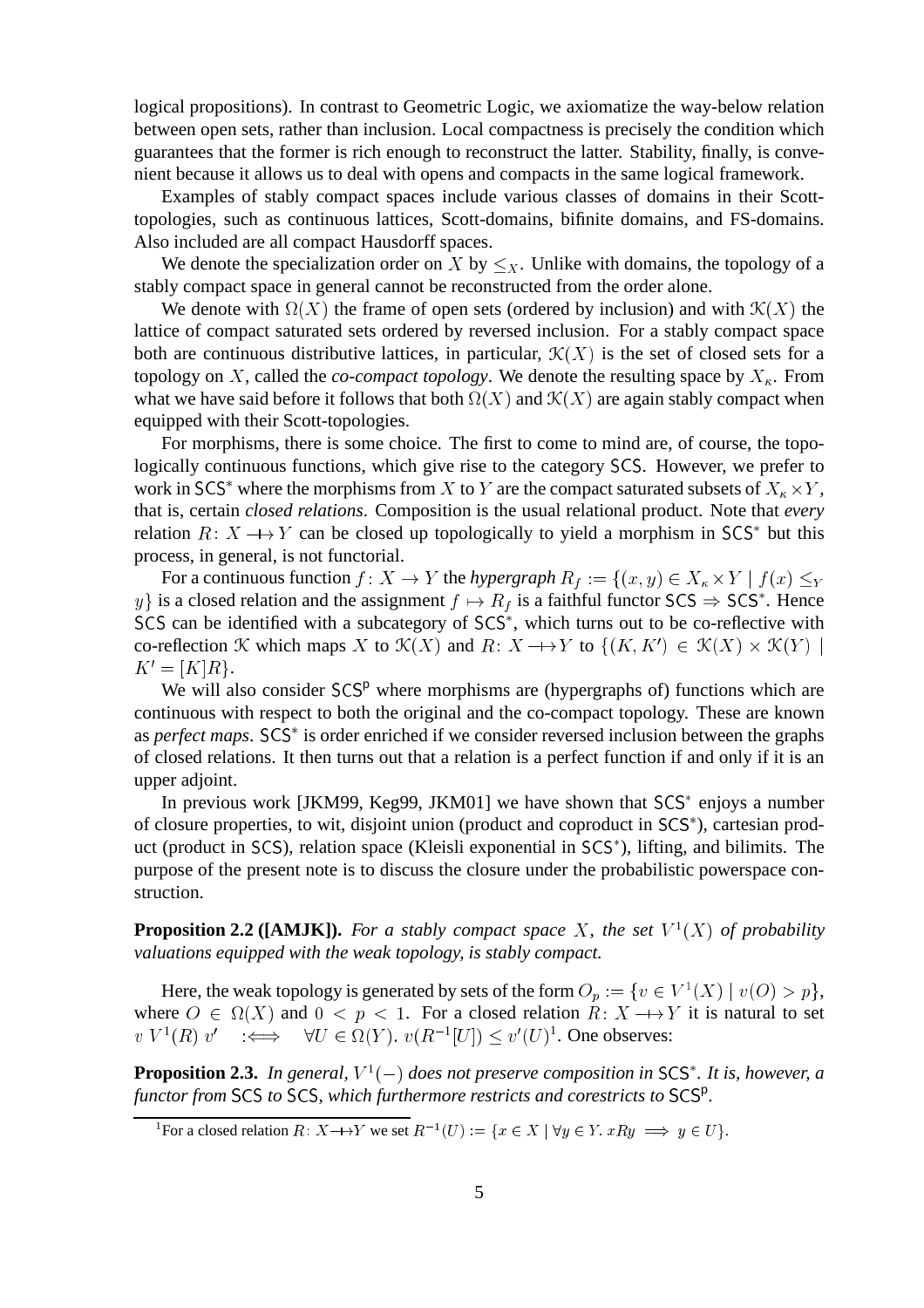#### **3 The Multilingual Sequent Calculus**

In this section we review the basic ideas of [JKM99], where the category of multilingual sequent calculi (MLS) was first introduced. An algebra for two binary operations and two constants is called a *token algebra*. For example, any lattice  $(L; \wedge, \top, \vee, \bot)$  is a token algebra, as is the appropriate term algebra  $T(G)$  generated from a set G. For two token algebras L and M, a *consequence relation from L to M* is a relation  $\vdash \subseteq \mathfrak{P}_{fin}(L) \times \mathfrak{P}_{fin}(M)$  obeying Gentzen's rules of positive sequent calculus:

$$
\frac{\Gamma \vdash \Delta}{\Gamma \vdash \Delta, \bot} (R\bot)
$$
\n
$$
\frac{\Gamma \vdash \Delta}{\Gamma \vdash \Delta, \bot} (R\bot)
$$
\n
$$
\frac{\Gamma \vdash \Delta}{\overline{\Gamma \vdash \Gamma \vdash \Delta}} (L\top)
$$
\n
$$
\frac{\phi, \psi, \Gamma \vdash \Delta}{\phi \land \psi, \Gamma \vdash \Delta} (L\land)
$$
\n
$$
\frac{\Gamma \vdash \Delta, \phi \Gamma \vdash \Delta, \psi}{\Gamma \vdash \Delta, \phi \land \psi} (R\land)
$$
\n
$$
\frac{\phi, \Gamma \vdash \Delta, \psi, \Gamma \vdash \Delta}{\phi \lor \psi, \Gamma \vdash \Delta} (L\lor)
$$
\n
$$
\frac{\Gamma \vdash \Delta, \phi, \psi}{\Gamma \vdash \Delta, \phi \lor \psi} (R\lor)
$$

$$
\frac{\Gamma \vdash \Delta}{\Gamma', \Gamma \vdash \Delta, \Delta'}(W)
$$

The double lines in the above figures indicate that the rule applies in both directions. This differs from the usual presentation of a sequent calculus in two important ways. First, the tokens (formulas) on either side of a sequent are drawn from different sets. This immediately precludes closing under (Cut), and from including the usual identity axioms:  $\phi \vdash \phi$ . Second, in proof theory one typically only requires closure under forward application of the rules. However, in the presence of identity axioms and the (Cut) rule, such a relation is in fact also closed under backward application. Because we do not assume either identity axioms or closure under (Cut), we make the closure under backward application explicit. A third, less important difference, is that we allow token algebras to be non-free. As it happens, this is just a convenience as the category MLS is equivalent to its full subcategory consisting of objects defined on free token algebras (which we will examine in the next section). Consequence relations are the morphisms of the category MLS. Composition is defined by the following impoverished version of Gentzen's Cut rule. Given two consequence relations  $\vdash : L \to M$ and  $\vdash' : M \to N$ , define  $\vdash; \vdash'$  by the rule:

$$
\frac{\Gamma \vdash \phi \qquad \phi \vdash' \Lambda}{\Gamma \vdash; \vdash' \Lambda} \text{ (S-Cut)}
$$

This composition is associative, and consequence relations are closed under it. In case domain and target algebra are the same, one can consider Gentzen's original rule:

$$
\frac{\Gamma \Vdash \Delta, \phi \qquad \phi, \Theta \Vdash' \Lambda}{\Gamma, \Theta \Vdash \circ \Vdash' \Delta, \Lambda} \text{(Cut)}
$$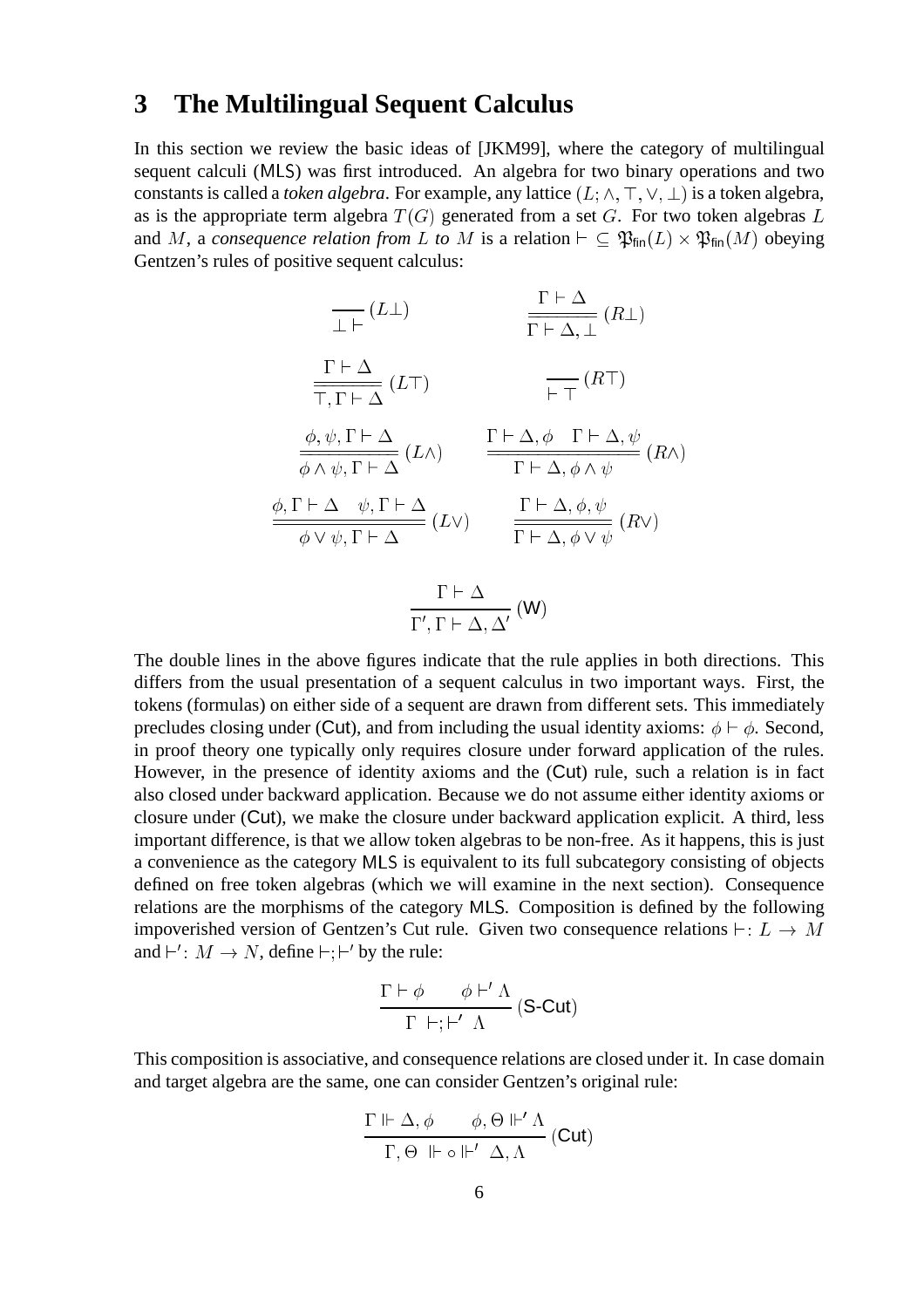We employ it to define the objects (or, rather, identities) of our category. A *continuous sequent calculus on* L is a consequence relation  $\Vdash_L$  from L to L satisfying  $\Vdash_L = \Vdash_L \circ \Vdash_L$ . (Note that we distinguish notationally between composition by (S-Cut) and (Cut), and between general and endo-relations.) We are now ready to define the category MLS: An object of the category MLS is a token algebra equipped with a continuous sequent calculus  $L = (L, \Vdash_L)$ . A morphism from L to M is a consequence relation  $\vdash : L \rightarrow M$  that is *compatible* with L and M:

$$
\Vdash_L; \vdash = \vdash = \vdash; \Vdash_M
$$

This leads to the major result of [JKM99]:

**Theorem 3.1.** *The categories* MLS *and* SCS *are equivalent.*

In one direction, the isomorphism is given by spec: MLS  $\Rightarrow$  SCS<sup>\*</sup>, which assigns to a continuous sequent calculus the set of prime round filters, topologized in the usual way. We describe the inverse at the beginning of Section 5.

Like SCS<sup>\*</sup>, MLS is order-enriched (by inclusion between graphs). The equivalence preserves this enrichment and hence it restricts and corestricts to SCS<sup>p</sup> and MLS<sup>u</sup>, the category of upper adjoint consequence relations. We will exhibit a general method for defining adjoints in MLS below.

Closed relations which are hypergraphs of general continuous functions can also be characterized on the MLS side, see [Keg99, Thm 3.1.44].

### **4 Free token algebras**

In Logic, formulas are normally built up freely from a set of atomic propositions. The analogous situation for a token algebra L is given when L is the free term algebra  $T(G)$  over a set of generators G. We will now explore how far the concepts of the multilingual sequent calculus can be expressed solely in terms of generators. This will provide us with the basic toolkit for doing domain constructions in a proof-theoretic fashion. First we note that consequence relations are completely determined by their behavior on generators.

**Lemma 4.1 ([Keg99]).** Let  $L = T(G)$  and  $M = T(H)$  be free token algebras and  $R \subseteq$  $\mathfrak{P}_{\mathsf{fin}}(G) \times \mathfrak{P}_{\mathsf{fin}}(H)$  be a relation. Denote with  $R^w$  the closure of R under weakening with *generators and* R<sup>+</sup> *the further closure under the forward logical rules.*

- 1.  $R^+$  is a consequence relation.
- 2.  $R^+$ , when restricted to generators, equals  $R^w$ .
- 3. For an arbitrary consequence relation  $\vdash$  from L to  $M$ ,  $\vdash$  =  $R^+$  where R is the restric*tion of*  $\vdash$  *to generators.*

In general, a cut formula can not be restricted to generators but with the following slight generalization we do succeed. For a set G, define a *diagonal pair on* G to be a pair  $\langle \{C_i\}_i, \{D_i\}_i \rangle$ , both sets of subsets of G, provided that for each choice function  $f \in \prod_i C_i$  and choice function  $g \in \prod_j D_j$ , there exists i and j so that  $f(i) = g(j)$ . Given two consequence relations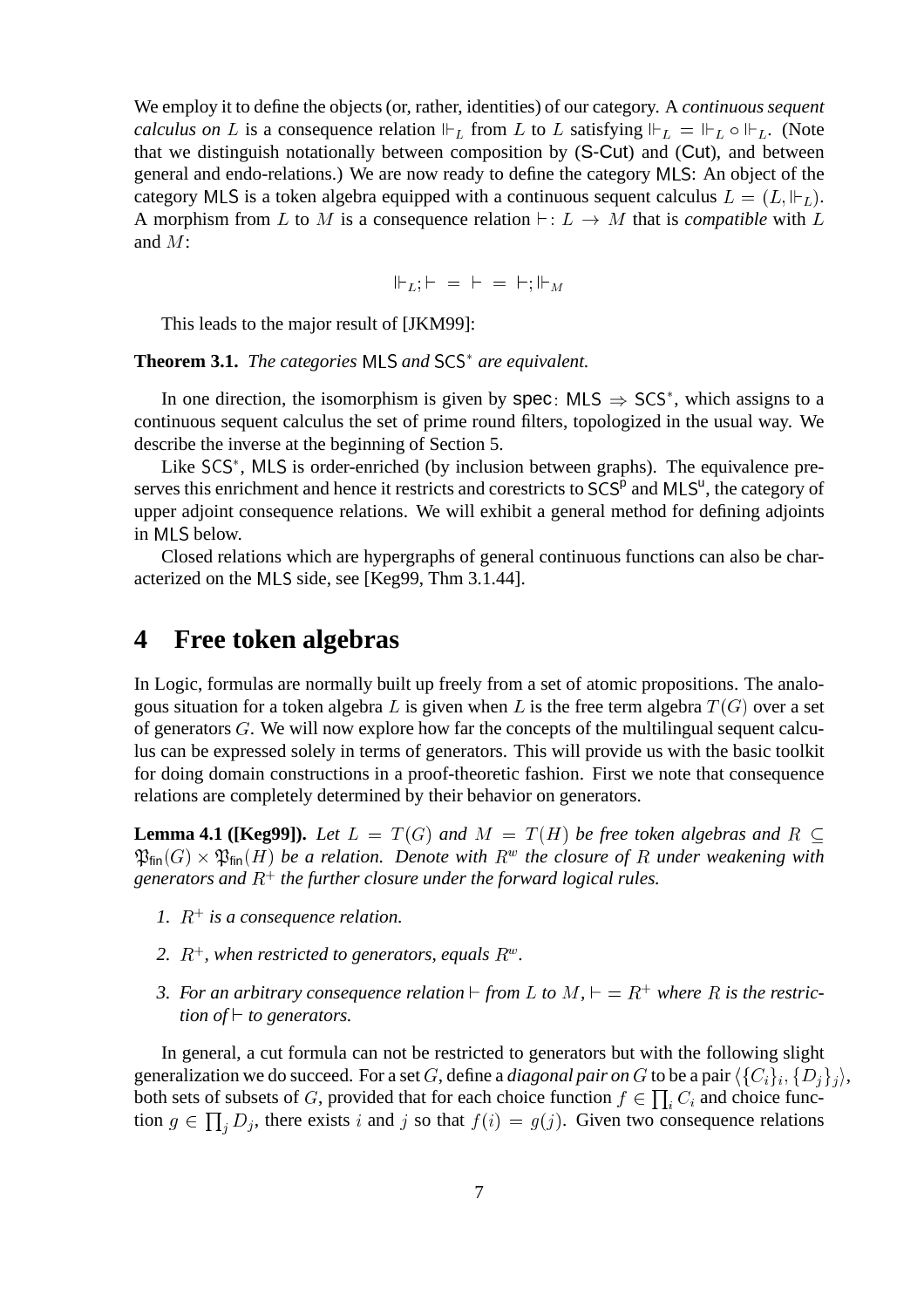$\vdash : L \to T(G)$  and  $\vdash' : T(G) \to N$ , define  $\vdash ; \vdash'$  by the rule:

$$
\Gamma \vdash \Delta_1 \qquad \Theta_1 \vdash' \Lambda
$$
\n
$$
\vdots \qquad \vdots
$$
\n
$$
\Gamma \vdash \Delta_m \qquad \Theta_n \vdash' \Lambda
$$
\n
$$
\Gamma \vdash; \vdash') \Lambda
$$
\n(Cut\*)

subject to the condition that  $\langle \{\Delta_i\}_{i=1}^m, \{\Theta_j\}_{j=1}^n \rangle$  is a diagonal pair on G.

The following justifies re-using ";" for composition:

Lemma 4.2 ([Keg99]). In the presence of the logical rules, (S-Cut) and (Cut<sup>\*</sup>) are interde*finable.*

For the identities we need to simulate the stronger requirement of idempotence with respect to (Cut).

**Lemma 4.3.** For a consequence relation  $\mathbb F$  on a free token algebra  $L = T(G)$  the following *are equivalent.*

- $1. \ \mathbb{F} = \mathbb{F} \circ \mathbb{F}$ .
- 2.  $\Vdash$ ;  $\Vdash \subseteq \Vdash$ , and  $[L$ -Int *and*  $[R$ -Int *where* 
	- $[L$ -Int] If  $\phi$ ,  $\Gamma \Vdash \Delta$ , then there exists a diagonal pair  $\langle \{\Lambda_i\}_i, \{\Theta_j\}_j \rangle$  in G so that  $\phi \Vdash \Lambda_i$  holds for each  $i$ , and  $\Theta_j, \Gamma \Vdash \Delta$  holds for each  $j.$
	- $[{\sf R\text{-}Int}]$  If  $\Gamma \Vdash \Delta$ ,  $\psi$ , then there exists a diagonal pair  $\langle {\{\Lambda_i\}}_i, {\{\Theta_j\}}_j \rangle$  in G so that  $\Gamma \Vdash \Delta, \Lambda_i$  holds for each  $i$ , and  $\Theta_j \Vdash \psi$  holds for each  $j.$

Employing free token algebras, our general strategy for defining functors  $F: A \Rightarrow MLS$ will be the following:

- 1. [Basic tokens] For object A, define a set  $G_F(A)$  and let the token algebra  $F(A)$  be the term algebra  $T(G_F(A))$  over  $G_F(A)$ .
- 2. [Proof rules] For a morphism  $f: A \to B$ , define  $F^0(f)$  to be a relation from finite subsets of  $G_F(A)$  to finite subsets of  $G_F(B)$ , and let  $F(f)$  be  $(F^0(f))^+$ .
- 3. [Composition] Show that  $F(g \circ f) = F(f); F(g)$ . Because  $F(-)$  is determined by its restriction to generators, this reduces to
	- (a)  $[(\text{Cut}^*)$  elimination]  $F^0(f); F^0(g) \subseteq [F^0(g \circ f)]^w$ ; and
	- (b)  $[(\text{Cut}^*)$  introduction]  $F^0(g \circ f) \subseteq [F^0(f); F^0(g)]^w$ .
- 4. [Identities] Show that F preserves identities. In light of  $[(\text{Cut}^*)$  elimination] above, this reduces to  $[L-Int]$  and  $[R-Int]$ .

We label step (2) [Proof rules] because  $F^0(f)$  can typically be presented in the form:

$$
\frac{P(f: A \to B, \Gamma, \Delta)}{\Gamma F(f) \Delta} (F)
$$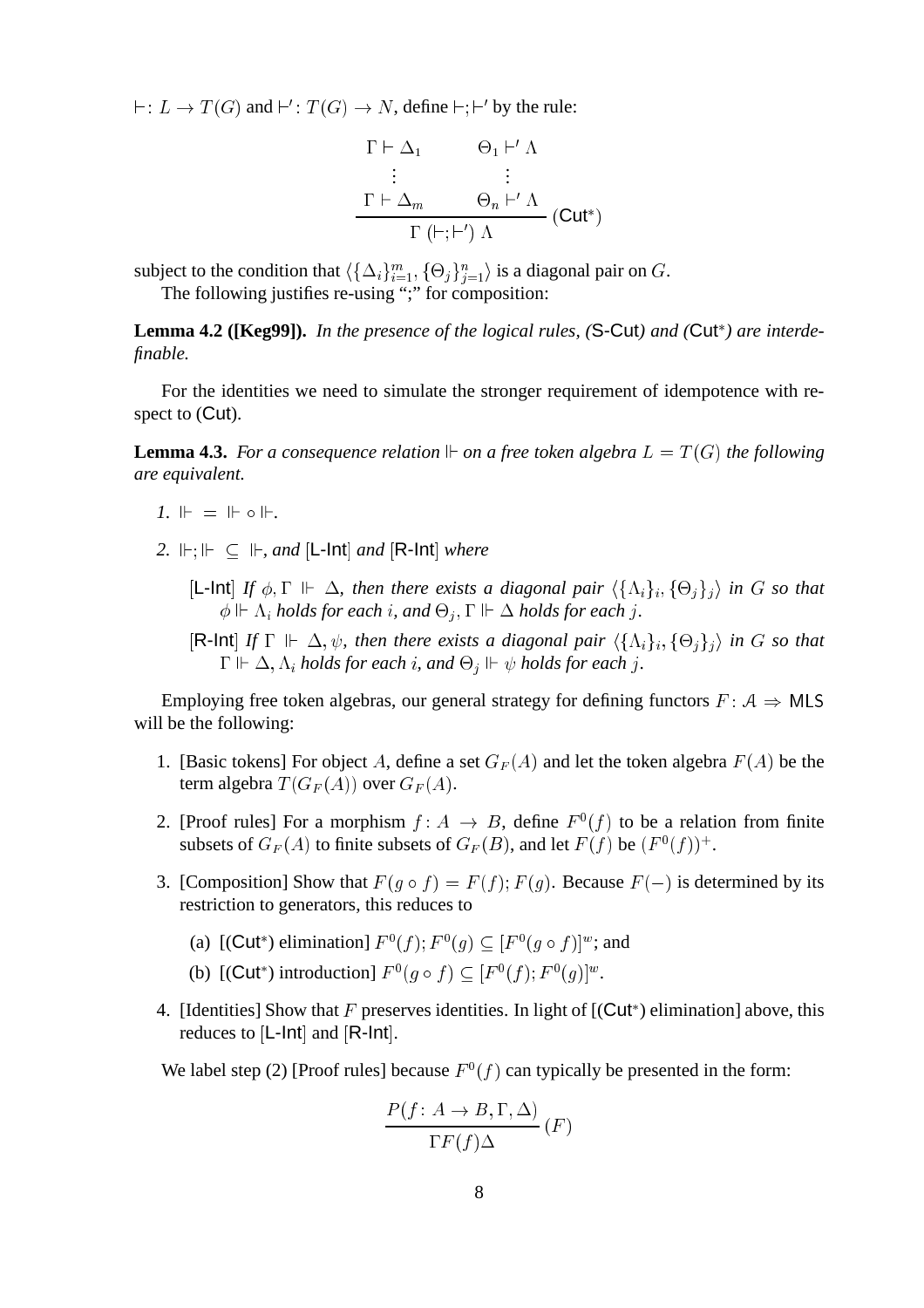where  $P$  is some predicate on morphisms of  $A$  and finite sets of generators. The first two steps of the method are purely formal. The third and fourth steps constitute the verification that we have defined a functor. Also note that the conditions [(Cut<sup>\*</sup>) introduction], [L-lnt] and [R-lnt] are quite natural in traditional proof theory. They amount to the requirement that derivable sequents can always arise as the result of (Cut\*) of a specific form. This sort of meta-theorem is used, for example, to derive the Craig Interpolation Theorem: If  $\Gamma \Rightarrow \Delta$ , then there is a formula  $\phi$  involving only non-logical symbols occurring in both  $\Gamma$  and  $\Delta$  so that  $\Gamma \Rightarrow \phi$  and  $\phi \Rightarrow \Delta$ . Thus the conditions on functors amount to a formalization of "good" behavior for constructions in the logic MLS.

Our principle tool for showing that two objects of MLS are isomorphic is the following.

**Lemma 4.4.** *Suppose* L and M are continuous sequent calculi and  $h: M \rightarrow L$  is a map *between the underlying token algebras. Consider the following properties*

[hom] <sup>h</sup> *is a homomorphism.*

- [smooth] Whenever  $\Gamma \Vdash_L h(\phi)$  then there exists  $\phi' \in M$  such that  $\phi' \Vdash_M \phi$  and  $\Gamma \Vdash_L h(\phi')$ . *Likewise, with*  $h(\phi) \Vdash_L \Gamma$  *we have*  $\phi \Vdash_M \phi'$  *such that*  $h(\phi') \Vdash_L \Gamma$ *.*
- $[\exists \vdash \text{-preserving}] \ \Delta \Vdash_M \Delta'$  implies  $h(\Delta) \Vdash_L h(\Delta')$  (where  $h(\Delta)$  is short for  $h(\psi_1), \ldots, h(\psi_n)$  whenever  $\Delta = \psi_1, \ldots, \psi_n$ .
- [ $\Vdash$ -reflecting]  $h(\Delta) \Vdash_L h(\Delta')$  implies  $\Delta \Vdash_M \Delta'$ .

[dense]  $\Gamma \Vdash_L \Gamma'$  *implies that there exists*  $\phi \in M$  *with*  $\Gamma \Vdash_L h(\phi) \Vdash_L \Gamma'.$ 

 $\Delta$ *Define relations*  $\vdash^h\subseteq \mathfrak{P}_{\mathsf{fin}}(L)\times \mathfrak{P}_{\mathsf{fin}}(M)$  and  $\vdash_h\subseteq \mathfrak{P}_{\mathsf{fin}}(M)\times \mathfrak{P}_{\mathsf{fin}}(L)$  by setting  $\Gamma\vdash^h\Delta if \Gamma\Vdash_L h(\Delta)$ , and  $\Delta\vdash_h\Gamma if h(\Delta)\Vdash_L\Gamma$ .

- 1. If h is a smooth homomorphism then  $\vdash^h$  and  $\vdash_h$  are compatible consequence relations.
- 2. If  $h$  is a smooth homomorphism which is also  $\mathrel{\Vdash}\cdot$  preserving then  $\mathrel{\vdash}^h$  is the upper adjoint *to*  $\vdash_h$ *. That is,*  $(\vdash^h; \vdash_h) \subseteq \vdash_L$  *and*  $\vdash_M \subseteq (\vdash_h; \vdash^h)$ *.*
- 3. If h is a smooth homomorphism which is also  $\mathbb{H}\text{-reflecting}$  then  $(\vdash_h; \vdash^h) \subseteq \mathbb{H}_M$ .
- 4. If h is a smooth homomorphism which is also dense then  $\mathbb{H}_L \subseteq (\mathbb{H}^h; \mathbb{H}_h)$ .

We observe that in the presence of  $\mathbb{I}$ -preservation, the homomorphism condition is not needed. In practice, however, M is often a free token algebra  $T(G)$  and h is defined as the homomorphic extension of a map from  $G$  to  $L$ . In this situation it is sufficient to check smoothness,  $\mathbb{H}\text{-}preservation$  and reflection for lists  $\Delta$  of generators only.

Also note that in the presence of  $\mathbb{H}\text{-reflection}$ , smoothness is subsumed by density. With these two observations, the following extension from objects to functors becomes a straightforward corollary.

**Lemma 4.5.** *Suppose*  $F: A \Rightarrow \text{MLS}$  *and*  $G: A \Rightarrow \text{MLS}$  *are functors, and for each object*  $A \in \mathcal{A}$ ,  $h_A : G(A) \to F(A)$  *is a dense map between token algebras. If for each*  $f : A \to B$ *in* <sup>A</sup>*,*

 $\Gamma G(f) \Delta$  if and only if  $h_A(\Gamma) F(f) h_B(\Delta)$ 

then  $\vdash^{h_A}$  is a natural isomorphism from  $F$  to  $G$  with inverse  $\vdash_{h_A}$ .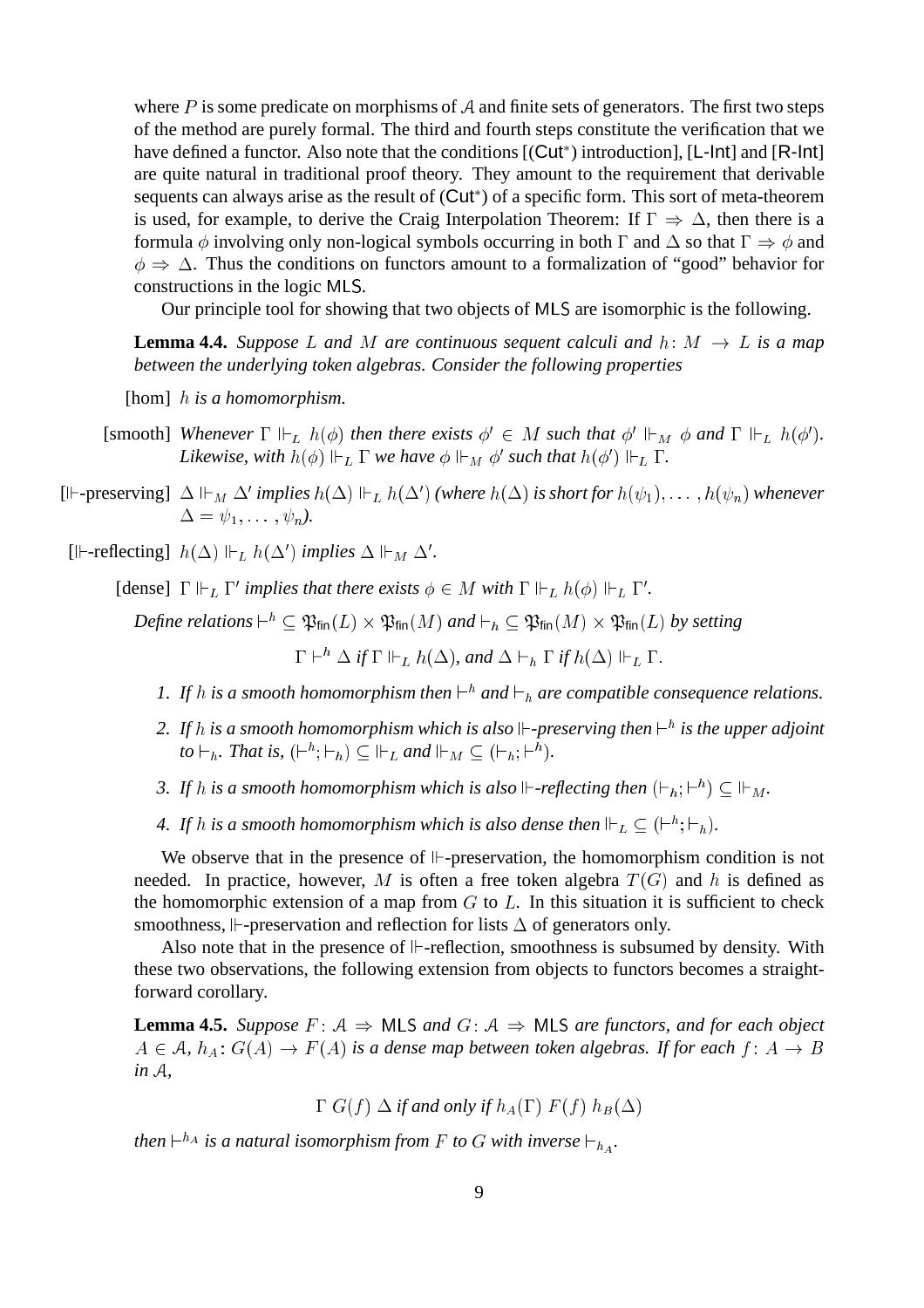#### **5 Domain constructions in logical form**

We will now illustrate how the general techniques of the previous section can be used for proving that an endofunctor functor  $\overline{F}$  in MLS is a logical description of an endofunctor  $F$ in SCS . We start by defining a functor lang from SCS to MLS (which is in fact one half of the equivalence stated in Theorem 3.1). We set

$$
G_{\text{lang}}(X) := \{ (O, K) \in \Omega(X) \times \mathcal{K}(X) \mid O \subseteq K \}
$$

and let  $\text{lang}(X)$  be the free term algebra over these generators. For each closed relation  $R: X \rightarrow Y$ , define  $\vdash_R = \text{lang}(R)$  by the rule:

$$
\underbrace{\bigcap_{i=1}^{m} K_i \big] R}_{(O_1, K_1), \dots, (O_m, K_m) \vdash_R (O'_1, K'_1), \dots, (O'_n, K'_n)}
$$
 (lang)

We refer the reader to [JKM99] for the proof that spec and lang determine an equivalence.

By a *construction* over spaces we mean a functor  $T:$  SCS<sup>\*</sup>  $\Rightarrow$  SCS<sup>\*</sup>. We seek to find an analogue  $\overline{T}$  on the side of MLS, that is, we wish to show that the two functors lang  $\circ$ T and  $\overline{T}$   $\circ$  lang are naturally isomorphic. For this we will employ the general technique described in the previous section, adapted to this special situation. Consider the objects first: Because SCS<sup>\*</sup> and MLS are isomorphic categories, we can replace  $\text{lang}(X)$  by an isomorphic "concrete" sequent calculus  $L$ , where the isomorphism is witnessed in the style of Lemma 4.4. To wit, we assume that we are given a map  $\llbracket - \rrbracket$ :  $L \to \text{lang}(X)$ , consisting of components  $o_L[[-]]: L \to \Omega(X)$  and  $\kappa_L[[-]]: L \to \mathcal{K}(X)$  such that

 $\bullet \ \forall \phi \in L. \ o_L[\![\phi]\!] \subset \kappa_L[\![\phi]\!]$ ;

• 
$$
\forall \phi, \psi \in L
$$
.  $\phi \Vdash_L \psi$  if and only if  $\kappa_L[\![\phi]\!]$   $\subseteq o_L[\![\psi]\!]$ ;

• 
$$
\forall K \in \mathcal{K}(X), O \in \Omega(X)
$$
.  $K \subseteq O \implies \exists \phi \in L$ .  $K \subseteq o_L[\![\phi]\!]$  and  $\kappa_L[\![\phi]\!]$   $\subseteq O$ .

The task, then, is to define a sequent calculus  $\overline{T}(L)$  isomorphic to lang  $\circ T(X)$ . We will do this by exhibiting a set of generators  $G_L$  for  $\mathsf{T}(L)$  together with interpretations  $o_{\overline{\mathsf{T}}(L)}[\![-\!]: G_L \to$  $\Omega(T(X))$  and  $\kappa_{\overline{T}(L)}\llbracket - \rrbracket$ :  $G_L \to \mathcal{K}(T(X))$  such that the three conditions above are again satisfied.

For morphisms, the task is almost the same. We assume maps  $o_L\llbracket - \rrbracket$ ,  $\kappa_L\llbracket -\rrbracket$  and  $o_K\llbracket -\rrbracket$ ,  $\kappa_K$  – which witness the isomorphism between L and lang(X), and M and lang(Y), respectively. We also assume that the compatible consequence relation  $\vdash : L \to M$  represents the SCS<sup>\*</sup> relation  $R: X \rightarrow Y$  in the sense that

 $\bullet \ \forall \phi \in L, \psi \in M. \ \phi \vdash \psi \text{ if and only if } [\kappa_L[\![\phi]\!]]R \subseteq o_M[\![\psi]\!].$ 

This property must be preserved by the spatial and the logical construction:

•  $\forall \Gamma \subseteq G_L, \Delta \subseteq G_M$ .  $\Gamma \top (\vdash) \Delta$  if and only if  $[\bigcap_{\phi \in \Gamma} \kappa_{\overline{\top}(L)} [\phi]] \top (R) \subseteq \bigcup_{\psi \in \Delta} o_{\overline{\top}(M)} [\psi]$ .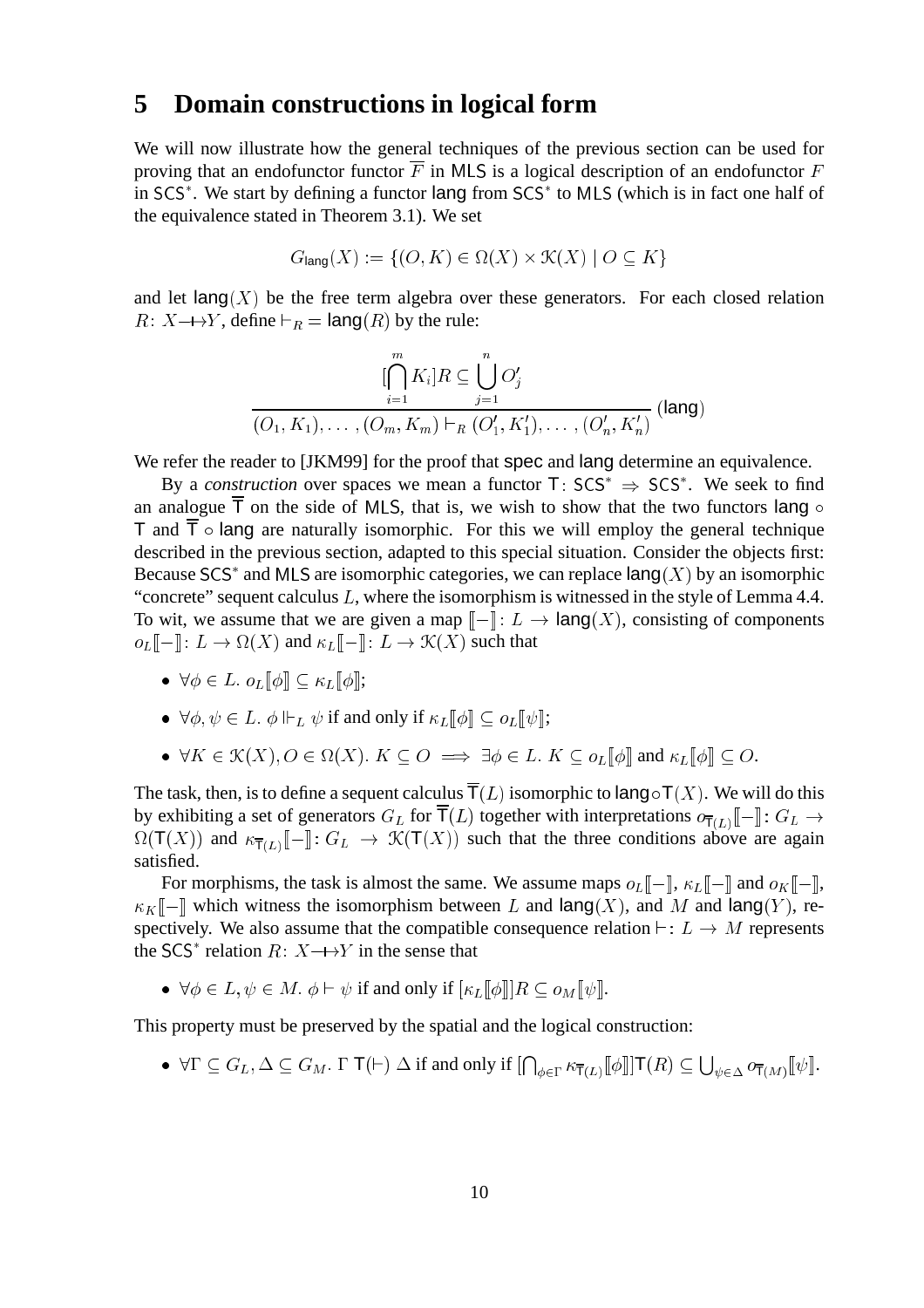# **6 The probabilistic powerspace construction**

We are now ready to embark on our logical characterisation of the probabilistic powerspace of a stably compact space. Since a direct proof, despite the tools above, is still too complicated, we perform the construction in four stages, starting with the function space  $\mathbf{C}\Omega(X)$  =  $[\Omega(X) \to [0, 1]]$ . This follows the strategy in [Hec94].

We first observe that because both  $\Omega(X)$  and  $[0, 1]$  are continuous lattices,  $\mathbb{C}\Omega(X)$  is also a continuous lattice and therefore stably compact in its Scott-topology. The latter coincides with the weak topology generated by sets of the form

$$
O_p := \{ v \in \mathbf{C}\Omega(X) \mid v(O) > p \}
$$

We therefore choose as generators for  $\mathbf{C}\Omega(L)$  tokens  $\phi_p$  where  $\phi \in L$  and  $0 < p < 1$  with the following interpretation function for open sets:

$$
o_{\mathbf{C}\Omega}[\![\phi_p]\!] := \{ v \in \mathbf{C}\Omega(X) \mid v(o_L[\![\phi]\!]) > p \}
$$

For the compact interpretation we define  $\overline{v}$  :  $\mathcal{K}(X) \rightarrow [0, 1]$  by

$$
\overline{v}(K) := \inf \{ v(U) \mid U \supseteq K \}
$$

and set

$$
\kappa_{\mathbf{C}\Omega}[\![\phi_p]\!] := \{ v \in \mathbf{C}\Omega(X) \mid \overline{v}(\kappa_L[\![\phi]\!]) \ge p \}
$$

The consequence relation on  $C\Omega(L)$  is generated by the single proof rule

$$
\frac{\phi \Vdash_L \psi \qquad p > q}{\phi_p \Vdash_{\mathsf{C}\Omega} \psi_q} (\mathsf{C}\Omega)
$$

Using the general technique outlined in the previous section, it is now not too hard to show that this indeed is a logical description of  $\mathbf{C}\Omega(X)$ :

**Proposition 6.1.**  $\mathbb{C}\Omega(L)$  *and* lang( $\mathbb{C}\Omega(X)$ ) *are isomorphic.* 

The extension to morphisms is straightforward:

$$
\frac{\phi \vdash \psi \qquad p > q}{\phi_p \mathbf{C}\Omega(\vdash) \psi_q} \left(\mathbf{C}\Omega\right)
$$

and together with the previous proposition this yields:

**Theorem 6.2.** *The functor*  $C\Omega$   $\circ$  lang *is naturally isomorphic to* lang  $\circ C\Omega$ *, in other words,*  $C\Omega$ : MLS  $\Rightarrow$  MLS *is a logical description of the construction*  $C\Omega$ : SCS<sup>\*</sup>  $\Rightarrow$  SCS<sup>\*</sup>.

We refine the isomorphism established in the preceding Theorem by restricting the construction to more specialized function spaces. Let us first consider the general situation. Suppose already have a logical description  $L$  of a space  $X$  and seek a logical description for a subspace  $Y \subset X$ . The idea is to keep the token algebra L but to strengthen the internal reasoning  $\Vdash$  with additional proof rules, resulting in a consequence relation  $\Vdash'$ . This is in analogy to locale theory where a sublocale is defined as a congruence on the frame. In our setting,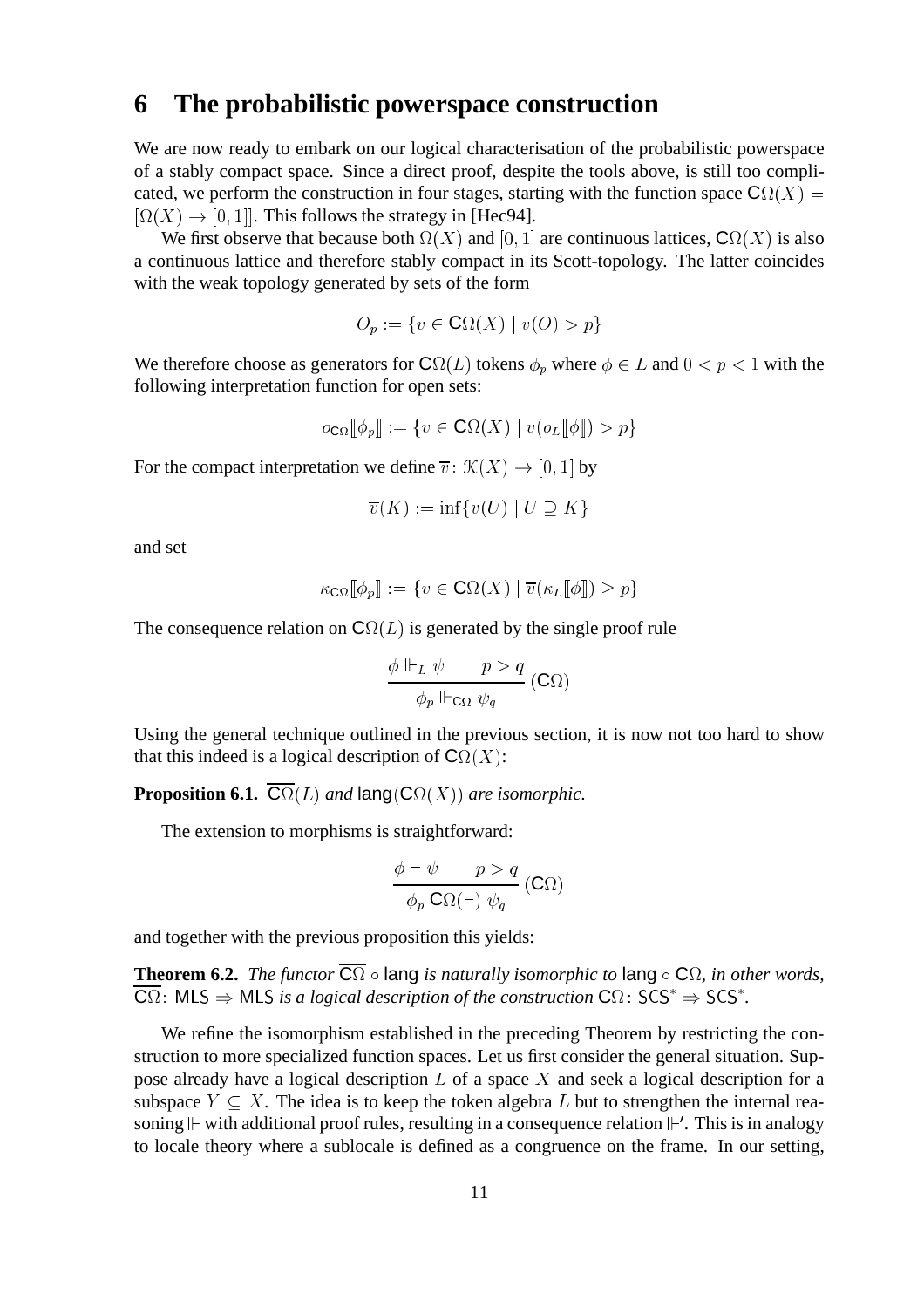we intend to use Lemma 4.4 with h being the *identity* on L. It is then immediate that (hom) and ( $\mathbb{I}$ -preservation) are satisfied, and that ( $\mathbb{I}$ -reflection) cannot hold unless  $Y = X$ . What needs to be shown is smoothness and density, which can be expressed as  $\mathbb{H}$ ;  $\mathbb{H}' = \mathbb{H}'$ ;  $\mathbb{H}$ . Since  $\Vdash'$  is given by an additional proof rule, the inclusions  $\Vdash; \Vdash' \subseteq \Vdash'$  and  $\Vdash'; \Vdash \subseteq \Vdash'$  hold by convention, and it all boils down to showing the other directions. In the situation at hand, this will not be difficult.

Once this work is done, we conclude from Lemma 4.4 that  $spec(L, \mathbb{H}^{\prime})$  is a perfect subspace of  $\text{spec}(L, \mathbb{H}) \cong X$ , and it remains to show that this subspace is indeed the desired Y. To this end, one shows that for  $x \in X$ , the neighborhood filter is closed under the new proof rule if and only if  $x \in Y$ . This will complete the argument.

To restrict to those functions in  $C\Omega(X)$  which assign 0 to the empty set, we add the rule

$$
\overline{\perp_p \Vdash}(\mathsf{Str})
$$

The resulting construction is still functorial on all of SCS and MLS, respectively.

For modularity, note that our tokens stipulate lower bounds only. So we must break modularity into its constituent inequalities. Say that  $v: \Omega(X) \to [0, 1]$  is *sub-modular* if

 $v(U) + v(V) \le v(U \cup V) + v(U \cap V)$ 

and that v is *super-modular* if

$$
v(U) + v(V) \ge v(U \cup V) + v(U \cap V)
$$

These two properties are characterised by the following proof rules. For sub-modularity add:

$$
\frac{\phi \Vdash_L \rho \quad \psi \Vdash_L \rho \quad \phi, \psi \Vdash_L \sigma \quad p+q>r+s}{\phi_p, \psi_q \Vdash_{\mathsf{V}(L)} \rho_r, \sigma_s} \text{ (Sub-mod)}
$$

and for super-modularity add:

$$
\frac{\phi \Vdash_L \rho \quad \phi \Vdash_L \sigma \quad \psi \Vdash_L \rho, \sigma \quad p+q>r+s}{\phi_p, \psi_q \Vdash_{\mathsf{V}(L)} \rho_r, \sigma_s} \text{ (Super-mod)}
$$

We note that the resulting construction  $V$  is functorial only for SCS and MLS<sup>f</sup>, respectively. This restriction is not too surprising because SCS is the Kleisli category of SCS with respect to the monad  $K$ , which on domains is known to be the Smyth-powerdomain [AJ94, Thm 6.2.14]. Having  $V$  functorial on  $SCS^*$  would therefore amount to a combination of nondeterminism and probabilistic choice. It has become clear recently that this problem cannot have a simple solution because there is no distributive law between these two constructions. We refer the reader to [Mis00, Tix99, Var02] for a more detailed discussion.

To complete our construction we consider the condition  $v(X) = 1$  for normal valuations. In L,  $o||\phi|| = X$  if and only if  $\Vdash_L \phi$  (if and only if  $\phi$  is logically equivalent to  $\top$  with respect to  $\Vdash_L$ ). So  $\Vdash_{V(L)}$  restricts further to normal valuations by adding the rule:

$$
\overline{\Vdash_{\mathsf{V}^1(L)}\top_q}~(\mathsf{Norm})
$$

All rules necessary to characterize  $V^1(X)$  are collected together in Figure 1.

We conclude by stating a result which is shown with very different methods than the ones employed in the present note, and which we cannot fully spell out for lack of space:

**Theorem 6.3.** Assuming the continuous sequent calculus L is decidable, then so is  $V^1(L)$ .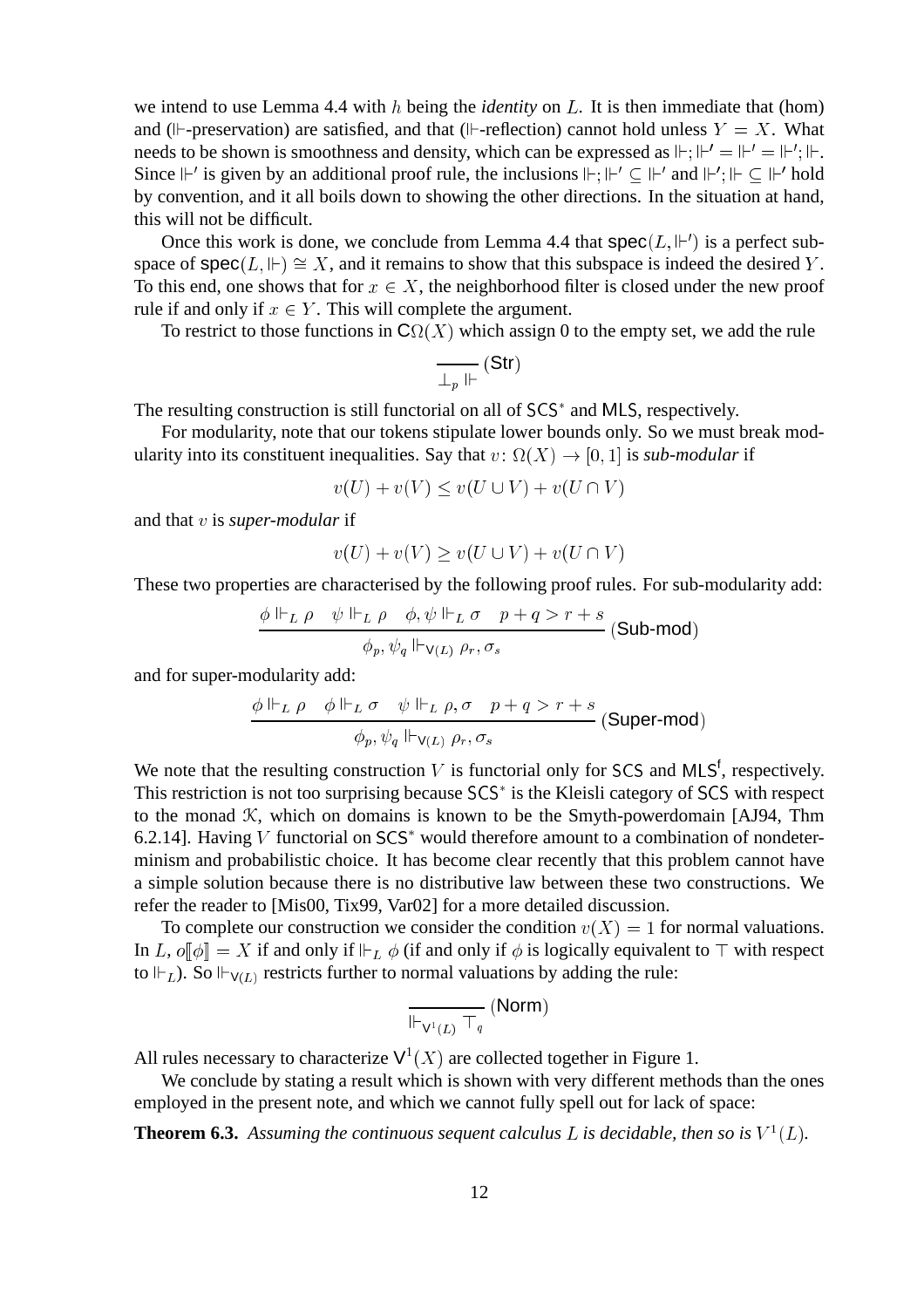$$
\frac{\phi \Vdash_L \psi \qquad p > q}{\phi_p \Vdash \psi_q} \text{ (C}\Omega)
$$
\n
$$
\frac{\frac{\phi \Vdash_L \psi}{\frac{\Gamma_p \Vdash}} (\text{Str}')}{\frac{\phi \Vdash_L \rho \qquad \psi \Vdash_L \rho \qquad \phi, \psi \Vdash_L \sigma \qquad p+q > r+s}{\phi_p, \psi_q \Vdash \rho_r, \sigma_s} \text{ (Sub-mod)}
$$
\n
$$
\frac{\phi \Vdash_L \rho \qquad \phi \Vdash_L \sigma \qquad \psi \Vdash_L \rho, \sigma \qquad p+q > r+s}{\phi_p, \psi_q \Vdash \rho_r, \sigma_s} \text{ (Super-mod)}
$$
\n
$$
[p, q, r, s \in \mathbb{Q} \cap (0, 1), \phi, \psi, \rho, \sigma \in (L, \Vdash_L). \text{ The entailment } \Vdash \text{ in the conclusions refers to the continuous sequent calculus } \overline{V}^1(L).]
$$

Figure 1: The proof rules for Probabilistic Domain Logic.

#### **7 Conclusions and further work**

The papers [JKM99, Keg99, JKM01] and the present note confirm, in our opinion, that the category SCS<sup>\*</sup> offers a flexible and convenient universe of semantic spaces. As we have emphasized all along, one of its key features is its intimate relationship with (very standard!) logic via Stone duality. This allows us to describe spaces and constructions spatially, localically, and logically in a straightforward and elegant fashion.

Trying to establish the equivalence of logical and spatial domain constructions on the logical side has shown that this requires concepts and techniques from Proof Theory such as cut elimination and interpolation, a connection which has hitherto — to the best of our knowledge — not been observed.

SCS strictly extends all common classes of algebraic and continuous domains, and contains classical spaces such as the unit interval in its Hausdorff topology. The probabilistic powerdomain shows that this extension is necessary, as there is no other suitably closed category available to us which accommodates this construction. The modularity axioms of our logical characterisation of the probabilistic powerdomain also demonstrate that the extension of domain logic to full (rather than intuitionistic) sequents is advantageous.

As a semantic universe,  $SCS^*$  takes the notion of a non-deterministic (rather than functional) computation as basic, which is, of course, reminiscent of traditional work in programming languages [Dij76], but which has also more recently been found to be fundamental to exact real number computation [Lon99]. This provides an exciting prospect for future work.

In previous work, [Jon90, Hec96, Tix99], the probabilistic powerdomain has been characterised as a free cone over the space  $X$ . It is would be interesting to see if this characterization can be used to prove completeness of our axiomatization without referring to the spatial side at all. Such an approach was carried out successfully in [Keg99] for the more "categorical"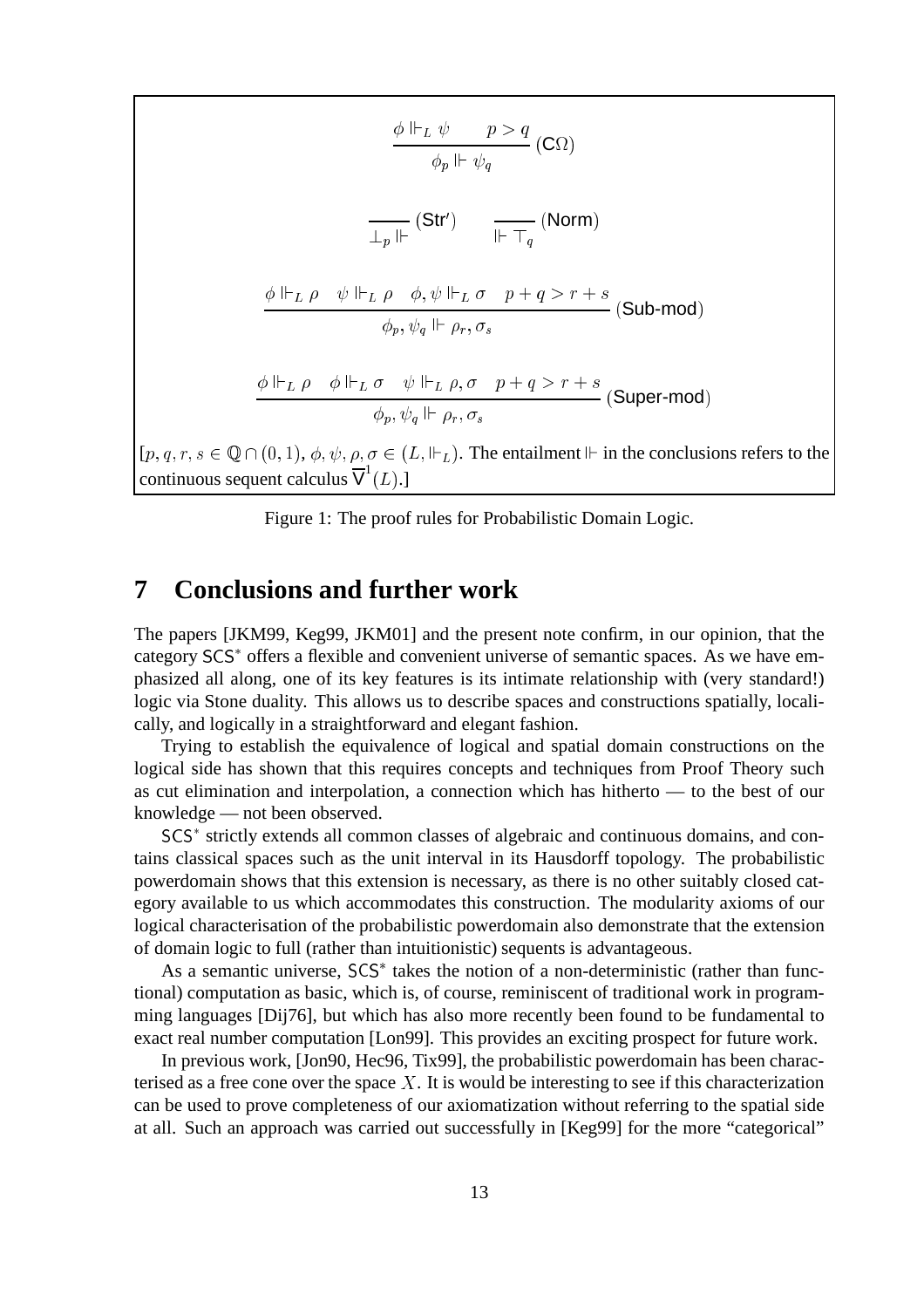constructions on SCS .

Having laid the groundwork, it should now be possible to establish the precise connection to work in probabilistic verification. More speculatively, perhaps, one could also try to extend the present work so as to capture more accurately truly observable properties of probabilistic programs, that is, to model the Bayesian view of probability.

# **Acknowledgements**

The research reported here was started when the first author visited the School of Computer Science of the University of Birmingham in the Summer of 2001, supported by a guest professorship of that department. We have also greatly profited from insightful comments by anonymous referees on an earlier version of this paper.

# **References**

| [Abr90]     | S. Abramsky, The lazy lambda calculus, Research Topics in Functional Programming<br>(D. Turner, ed.), Addison Wesley, 1990, pp. 65-117.                                                                   |
|-------------|-----------------------------------------------------------------------------------------------------------------------------------------------------------------------------------------------------------|
| [Abr91]     | S. Abramsky, A domain equation for bisimulation, Information and Computation 92<br>$(1991), 161-218.$                                                                                                     |
| [AJ94]      | S. Abramsky and A. Jung, <i>Domain theory</i> , Handbook of Logic in Computer Science<br>(S. Abramsky, D. M. Gabbay, and T. S. E. Maibaum, eds.), vol. 3, Clarendon Press,<br>1994, pp. 1-168.            |
| [AM01]      | M. Alvarez-Manilla, Measure theoretic results for continuous valuations on partially<br>ordered spaces, Ph.D. thesis, Imperial College, University of London, 2001.                                       |
|             | [AMESD00] M. Alvarez-Manilla, A. Edalat, and N. Saheb-Djahromi, An extension result for contin-<br>uous valuations, Journal of the London Mathematical Society 61 (2000), 629-640.                        |
| [AMJK]      | M. Alvarez-Manilla, A. Jung, and K. Keimel, <i>Valuations on a stably compact space</i> , In<br>preparation.                                                                                              |
| [DEP97]     | Josee Desharnais, Abbas Edalat, and Prakash Panangaden, Bisimulation for labelled<br><i>markov processes</i> , Proceedings of the 12th IEEE Symposium on Logic in Computer<br>Science, 1997, pp. 149–158. |
| [DEP98]     | Josee Desharnais, Abbas Edalat, and Prakash Panangaden, A logical characterization of<br>bisimulation for labeled markov processes, Logic in Computer Science, 1998, pp. 478–<br>487.                     |
| [DEPar]     | J. Desharnais, A. Edalat, and P. Panangaden, Bisimulation for labelled Markov pro-<br>cesses, Information and Computation (to appear).                                                                    |
| [Dij76]     | E. W. Dijkstra, A Discipline of Programming, Prentice-Hall, Englewood Cliffs, New<br>Jersey, 1976.                                                                                                        |
| [Eda $95$ ] | A. Edalat, Dynamical systems, measures and fractals via domain theory, Information<br>and Computation 120 (1995), no. 1, 32–48.                                                                           |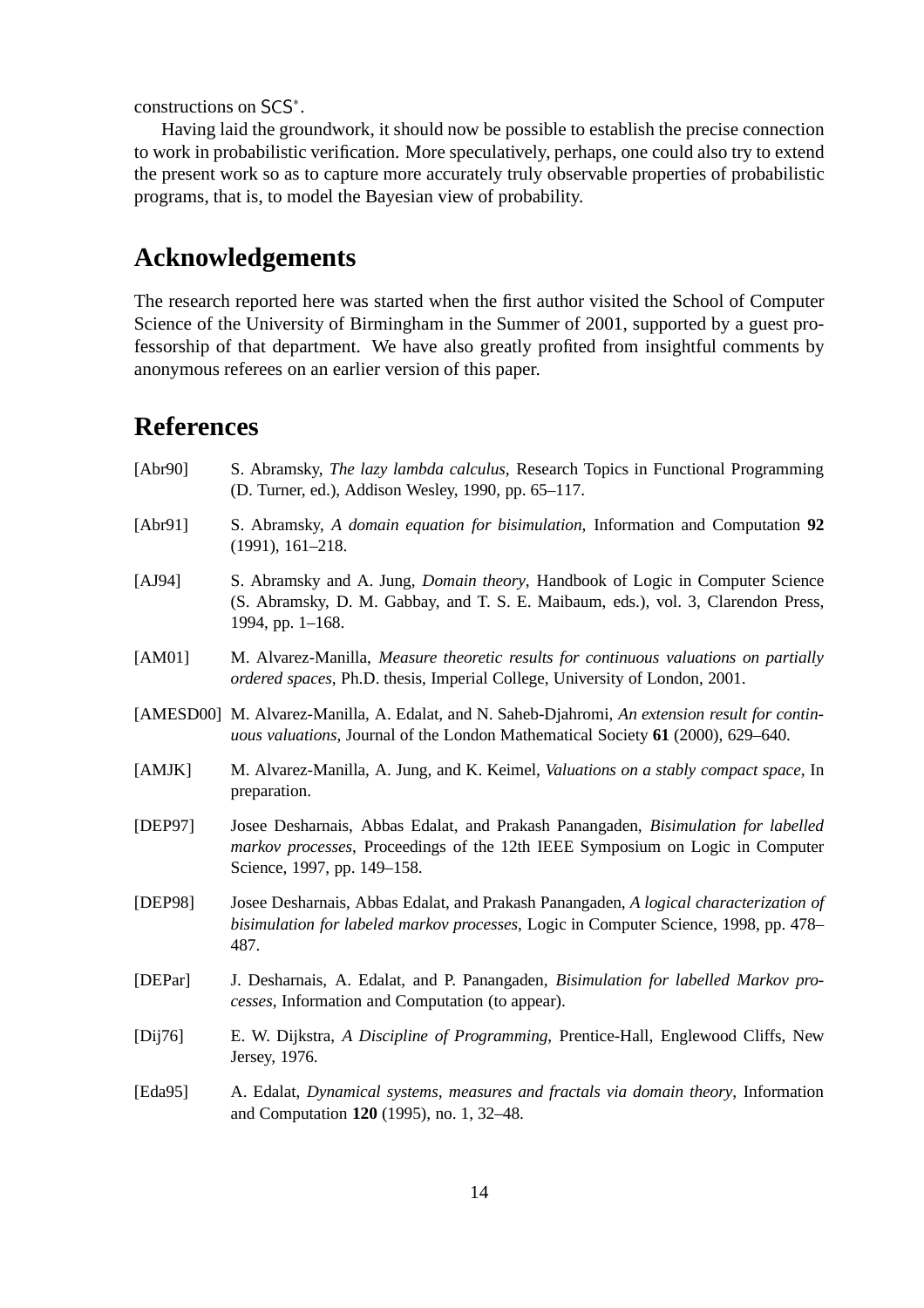- $[GHK+80]$ 80] G. Gierz, K. H. Hofmann, K. Keimel, J. D. Lawson, M. Mislove, and D. S. Scott, *A compendium of continuous lattices*, Springer Verlag, 1980.
- $[GHK+02]$ 02] G. Gierz, K. H. Hofmann, K. Keimel, J. D. Lawson, M. Mislove, and D. S. Scott, *Continuous lattices and domains*, Cambridge University Press, 2002, Revised edition of  $[GHK<sup>+</sup>80]$ , forthcoming.
- [Hec94] Reinhold Heckmann, *Probabilistic power domains, information systems, and locales*, Mathematical Foundations of Programming Semantics VIII (S. Brookes, M. Main, A. Melton, M. Mislove, and D. Schmidt, eds.), 1994, In LNCS 802:1994, pp. 410–437.
- [Hec96] R. Heckmann, *Spaces of valuations*, Papers on General Topology and Applications: Eleventh Summer Conference at the University of Southern Maine (S. Andima, R. C. Flagg, G. Itzkowitz, P. Misra, Y. Kong, and R. Kopperman, eds.), Annals of the New York Academy of Sciences, vol. 806, 1996, pp. 174–200.
- [JKM97] A. Jung, M. Kegelmann, and M. A. Moshier, *Multi lingual sequent calculus and coherent spaces*, 13th Conference on Mathematical Foundations of Programming Semantics (S. Brookes and M. Mislove, eds.), Electronic Notes in Theoretical Computer Science, vol. 6, Elsevier Science Publishers B.V., 1997, 18 pages.
- [JKM99] A. Jung, M. Kegelmann, and M. A. Moshier, *Multi lingual sequent calculus and coherent spaces*, Fundamenta Informaticae **37** (1999), 369–412.
- [JKM01] A. Jung, M. Kegelmann, and M. A. Moshier, *Stably compact spaces and closed relations*, 17th Conference on Mathematical Foundations of Programming Semantics (S. Brookes and M. Mislove, eds.), Electronic Notes in Theoretical Computer Science, vol. 45, Elsevier Science Publishers B.V., 2001, 24 pages.
- [Jon90] C. Jones, *Probabilistic non-determinism*, Ph.D. thesis, University of Edinburgh, Edinburgh, 1990, Also published as Technical Report No. CST-63-90.
- [JP89] C. Jones and G. Plotkin, *A probabilistic powerdomain of evaluations*, Proceedings of the 4th Annual Symposium on Logic in Computer Science, IEEE Computer Society Press, 1989, pp. 186–195.
- [JS96] A. Jung and Ph. Sünderhauf, *On the duality of compact vs. open*, Papers on General Topology and Applications: Eleventh Summer Conference at the University of Southern Maine (S. Andima, R. C. Flagg, G. Itzkowitz, P. Misra, Y. Kong, and R. Kopperman, eds.), Annals of the New York Academy of Sciences, vol. 806, 1996, pp. 214–230.
- [JT98] A. Jung and R. Tix, *The troublesome probabilistic powerdomain*, Proceedings of the Third Workshop on Computation and Approximation (A. Edalat, A. Jung, K. Keimel, and M. Kwiatkowska, eds.), Electronic Notes in Theoretical Computer Science, vol. 13, Elsevier Science Publishers B.V., 1998, 23 pages.
- [Keg99] M. Kegelmann, *Factorisation systems on domains*, Applied Categorical Structures **7** (1999), no. 1–2, 113–128.
- [Koz81] D. Kozen, *Semantics of probabilistic programs*, Journal of Computer and System Sciences **22** (1981), 328–350.
- [Law82] J. D. Lawson, *Valuations on continuous lattices*, Continuous Lattices and Related Topics (Rudolf-Eberhard Hoffmann, ed.), Mathematik Arbeitspapiere, vol. 27, Universität Bremen, 1982, pp. 204–225.